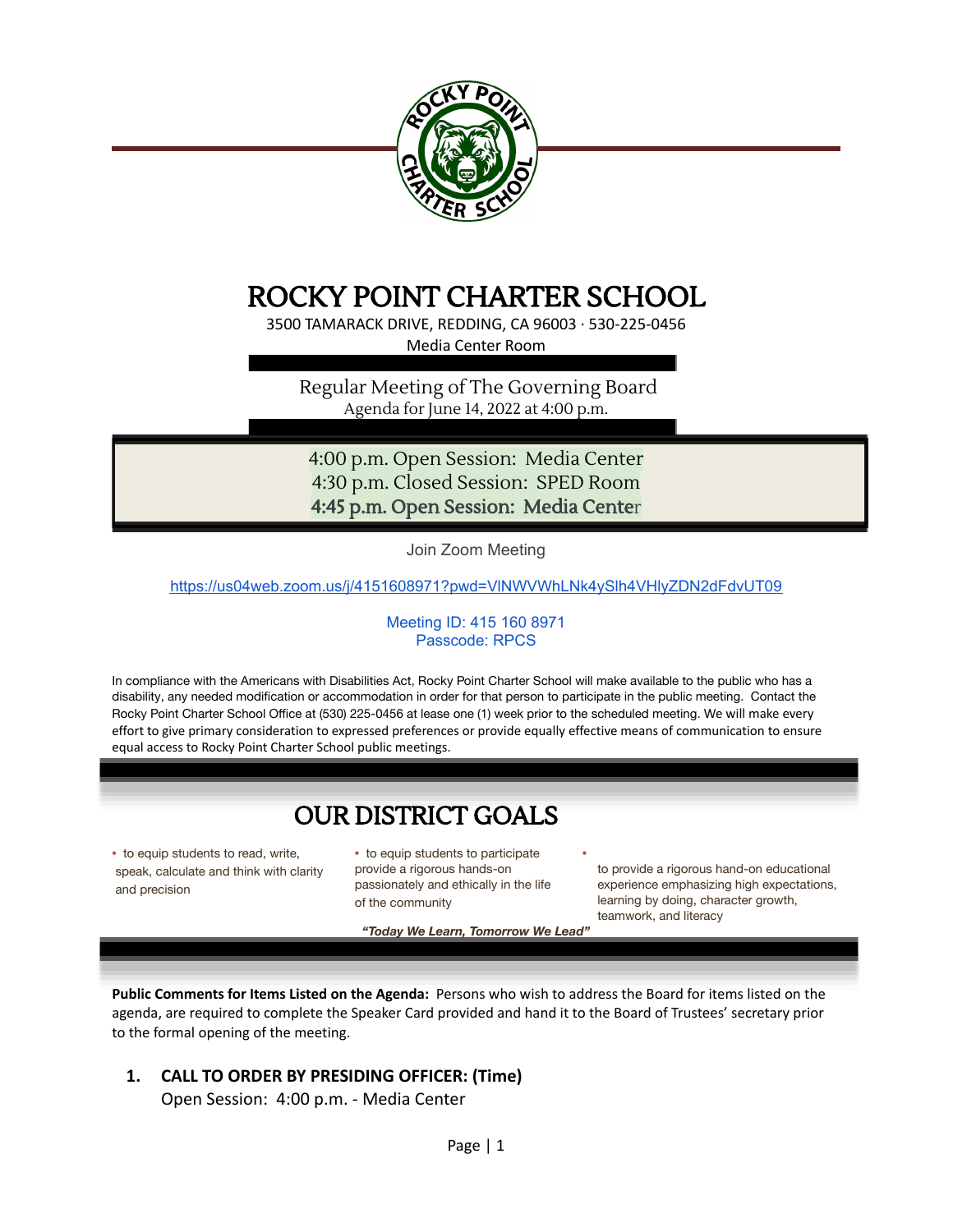Closed Session: 4:30 p.m. - SPED Room Open Session: 4:45 p.m. - Medial Center

## **2. ROLL CALL: OPEN SESSION Governing Board**

Branden Rodgers, Parent Representative, President Theresa Curry, Community Member, Treasurer Laura Sanders, Teacher Representative, Secretary

- **3. FLAG SALUTE: (Pledge)**
- **4. APPROVAL OF OPEN SESSION BOARD AGENDA AS PRESENTED: (Action Item)**

**Moved Seconded Ayes Noes Absent**

- **5. PUBLIC COMMENTS REGARDING ITEMS NOT ON THE AGENDA: Under this item, the public is invited to address the Board regarding items that are not listed on the Open Session agenda. Speakers are limited to three (3) minutes each (BP#07-05 Pursuant to Ed. Code 54954.3 (b)) and six (6) minutes for individual speakers who utilize a translator (AB 1787/Gov. Code § 54954.3). By law, the Board is not allowed to take action on matters that are not listed on the agenda.**
- **6. SPECIAL BUSINESS/CORRESPONDENCE (Information items)**

**6a. Hold Public Hearing on Proposed 2022-23 Budget.**

**6b. Hold Public Hearing on Proposed 2022-23 Local Control Accountability Plan.**

**7. CONSENT ITEMS (Action Items-to be approved as a whole)**

**7b. Approval of May 17, 2022 Regular Board Meeting Minutes.**

**8. NEW BUSINESS (Discussion and/or Action Items-approval of each item separately)**

**8a. Discussion and/or Action regarding Amended Certificated Teacher Salary Schedule.**

**Moved Seconded Ayes Noes Absent**

**8b. Discussion and/or Action regarding Amended Certificated Executive Director Salary Schedule.**

**Moved Seconded Ayes Noes Absent**

**8c. Discussion and/or Action regarding Amended Student/Parent Handbook.**

**Moved Seconded Ayes Noes Absent**

**8d. Discussion and/or Action regarding CharterSafe 2022-2023 Membership Proposal.**

**Moved Seconded Ayes Noes Absent**

Page | 2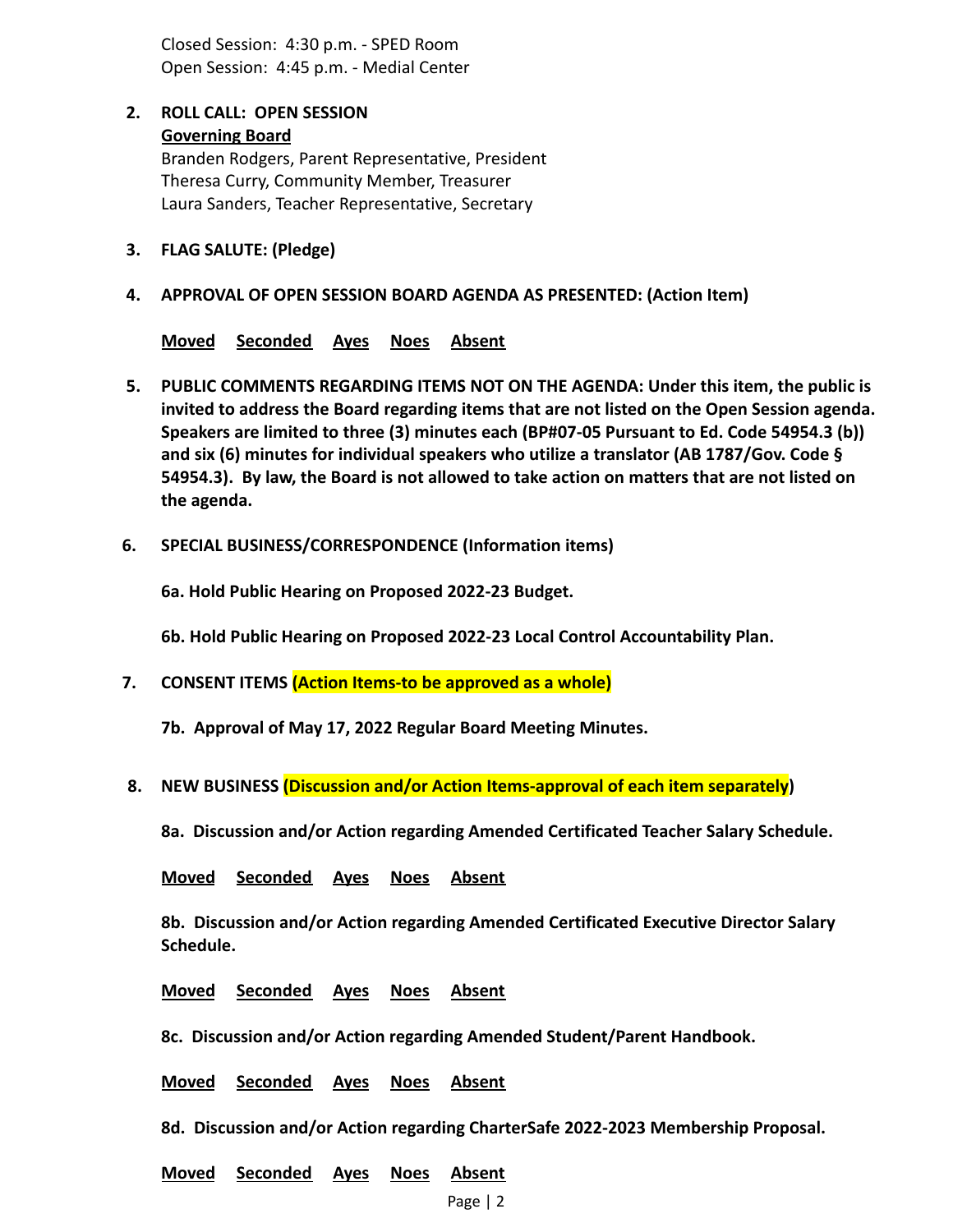**8e. Discussion and/or Action regarding 2022-23 Preliminary Budget presented by Charter Impact.**

**Moved Seconded Ayes Noes Absent**

**8f. Discussion and/or Action regarding Resolution #2021-22-05, RPCS 2022-23 Education Protection Account Expenditure Plan.**

**Moved Seconded Ayes Noes Absent**

**8g. Discussion and/or Action regarding 2022-23 Local Control and Accountability Plan.**

**Moved Seconded Ayes Noes Absent**

- **9. CALL TO ORDER BY PRESIDING OFFICER: (Time)** Closed Session: 4:30 p.m. - SPED Room
- **10. ROLL CALL: CLOSED SESSION Governing Board** Branden Rodgers, Parent Representative, President Theresa Curry, Community Member, Treasurer

Laura Sanders, Teacher Representative, Secretary

## **11. APPROVAL OF CLOSED SESSION BOARD AGENDA AS PRESENTED: (Action Item)**

**Moved Seconded Ayes Noes Absent**

**12. PUBLIC COMMENTS REGARDING ITEMS NOT ON THE AGENDA: Under this item, the public is invited to address the Board regarding items that are not listed on the Closed Session agenda. Speakers are limited to three (3) minutes each (BP#07-05 Pursuant to Ed. Code 54954.3 (b)) and six (6) minutes for individual speakers who utilize a translator (AB 1787/Gov. Code § 54954.3). By law, the Board is not allowed to take action on matters that are not listed on the agenda.**

## **13. RECESS TO CLOSED SESSION: 13a. With respect to every item of business discussed in Closed Session pursuant to Government Code Section 54957: Certificated Executive Director Salary Contract.**

## **14. RECONVENE TO OPEN SESSION:**

**15. CALL TO ORDER BY PRESIDING OFFICER: (Time)** Open Session: 4:45 p.m. - Medial Center

## **16. ROLL CALL: OPEN SESSION**

#### **Governing Board**

Branden Rodgers, Parent Representative, President Theresa Curry, Community Member, Treasurer Laura Sanders, Teacher Representative, Secretary